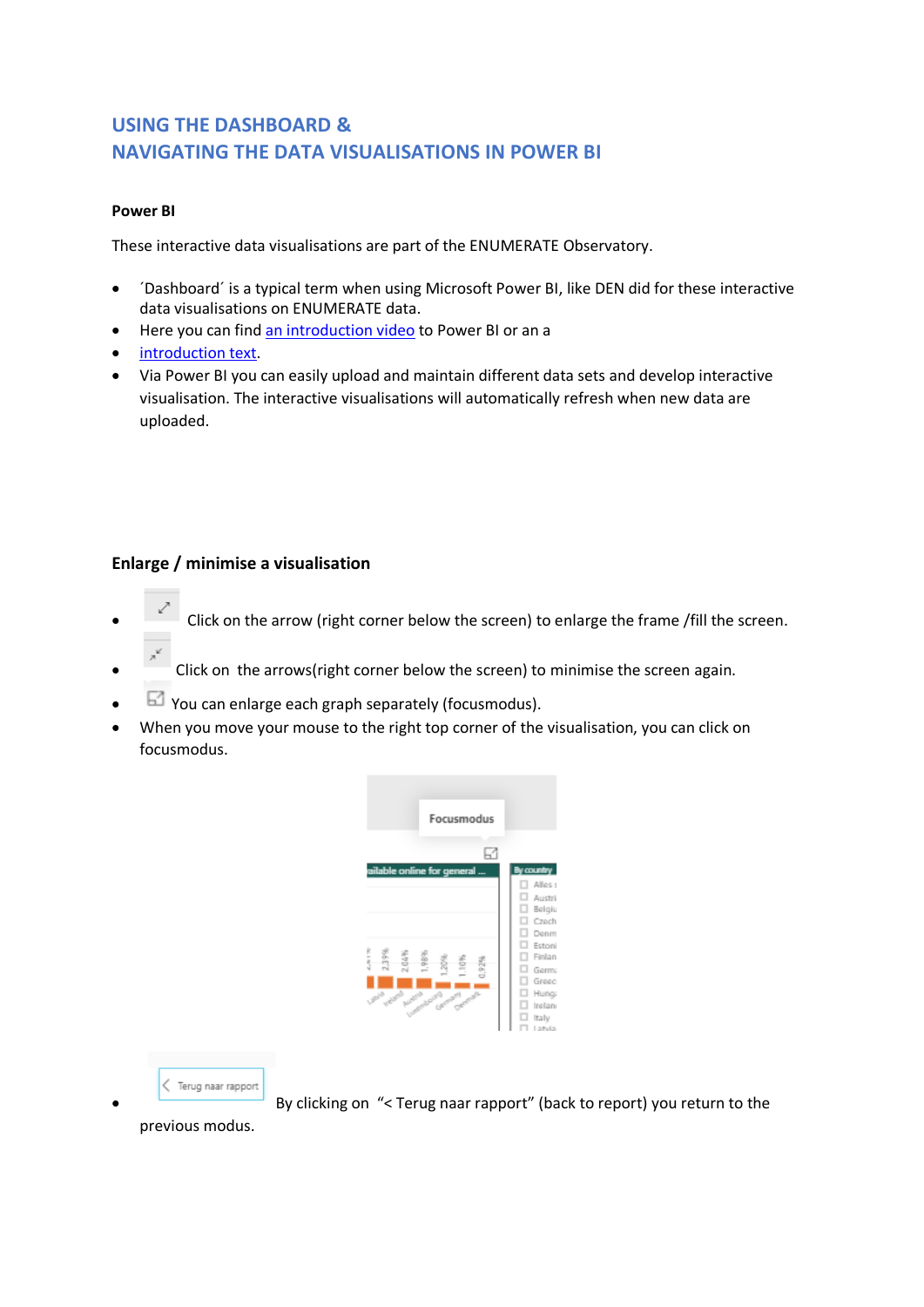## **Check for an exact value**

- Move your mouse over a bar in a graph
- A pop up will specify the exact value for that part of the bar-



## **Ticking boxes (select / deselect)**

- By selecting the top box *´Alles Selecteren*´ (Select all) you can tick all boxes. All countries are selected in one go. By clicking on *´Alles selecteren´* again, all options are cleared again.
- You can also select one country or combinations of countries by ticking their respective boxes.
- When an item is selected, by clicking again on the tick box it is deselected again.
- You can scroll through the list by using the grey scroll bar. See yellow arrow  $\leftarrow$ .



In some cases you can select only one option. You can recognize the select only one option by the circle-shaped tick boxes (instead of the square-shaped tick boxes).